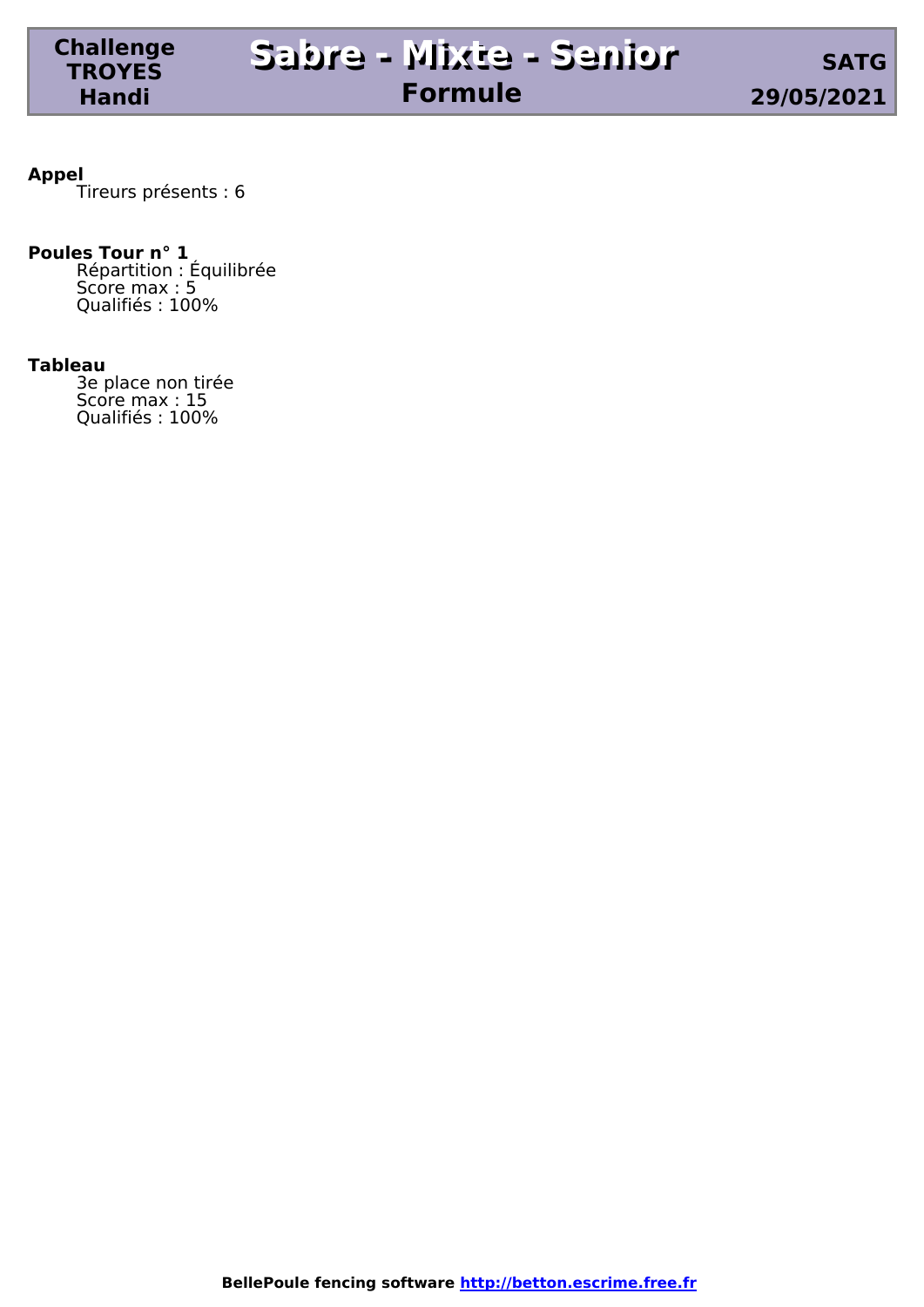# **Appel**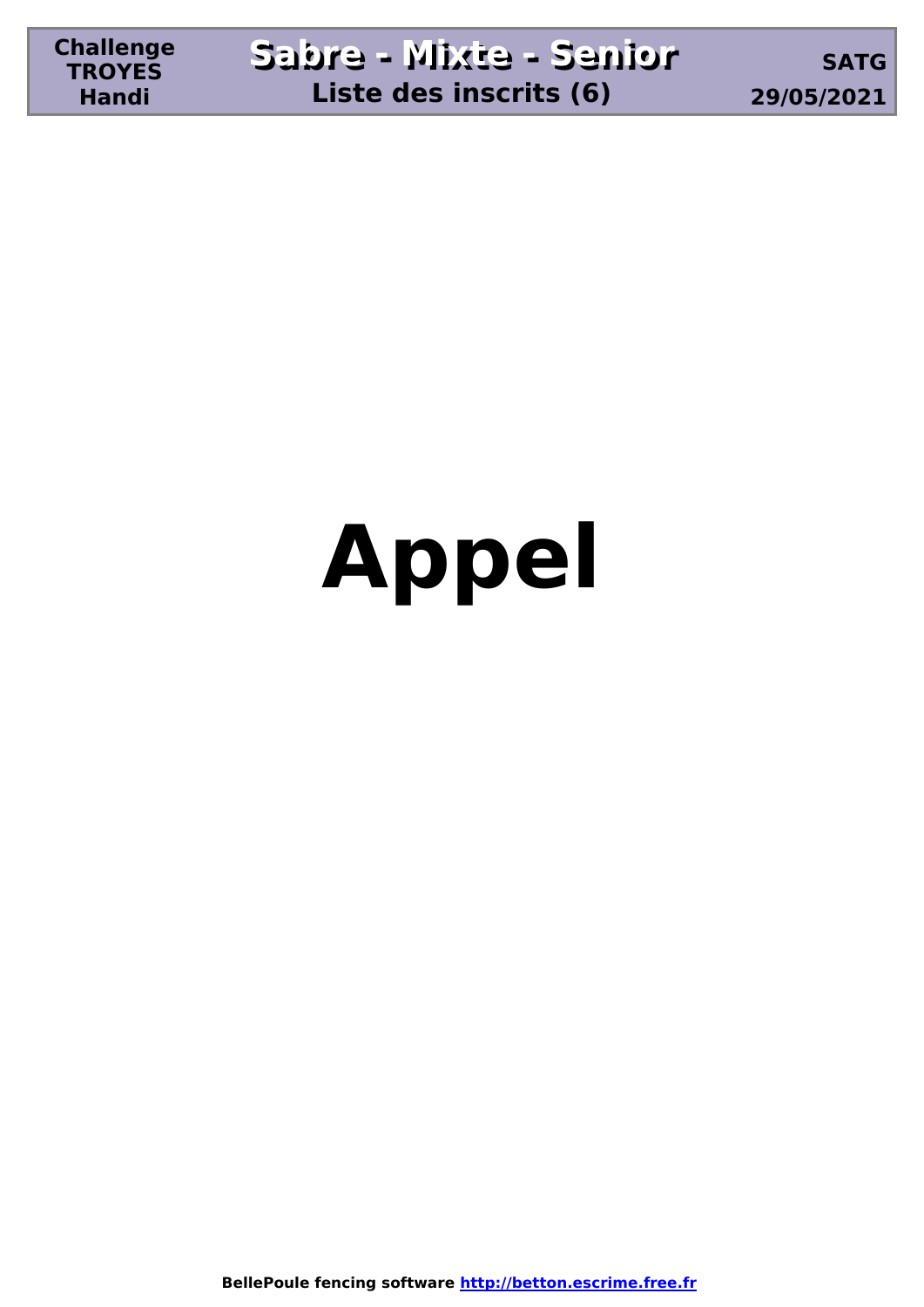### **Sabre - Mixte - Senior Sabre - Mixte - Senior Liste des inscrits (6)**

**Challenge TROYES Handi**

### **SATG 29/05/2021**

| classement $\blacktriangledown$ |                      | présence nom             |                 |               | prénom date de naissance sexe club |                                | licence |
|---------------------------------|----------------------|--------------------------|-----------------|---------------|------------------------------------|--------------------------------|---------|
| 0                               | EFS √                |                          | <b>TURKAWKA</b> | Adrien        |                                    | <b>BORDEAUX CAM</b>            |         |
| $\Omega$                        | $E S \n\mathcal{Q}$  |                          | <b>PETER</b>    | Yohan         |                                    | VAL D EUROPE                   |         |
| $\mathbf 0$                     | F <sub>S</sub>       | $\overline{\mathcal{M}}$ | <b>NOBLE</b>    | <b>Romain</b> |                                    | <b>BORDEAUX CAM</b>            |         |
| $\Omega$                        | F S √                |                          | SABLON          | Sophie        |                                    | <b>LYON MDF</b>                |         |
| $\mathbf 0$                     | $EFS \; \mathcal{Q}$ |                          | <b>HENRY</b>    | Vincent       |                                    | <b>JOINVILLE Mousquetaires</b> |         |
| $\Omega$                        | F <sub>S</sub>       | $\mathcal{M}$            | <b>LEMOINE</b>  | Ludovic       |                                    | <b>CLERMONT FER</b>            |         |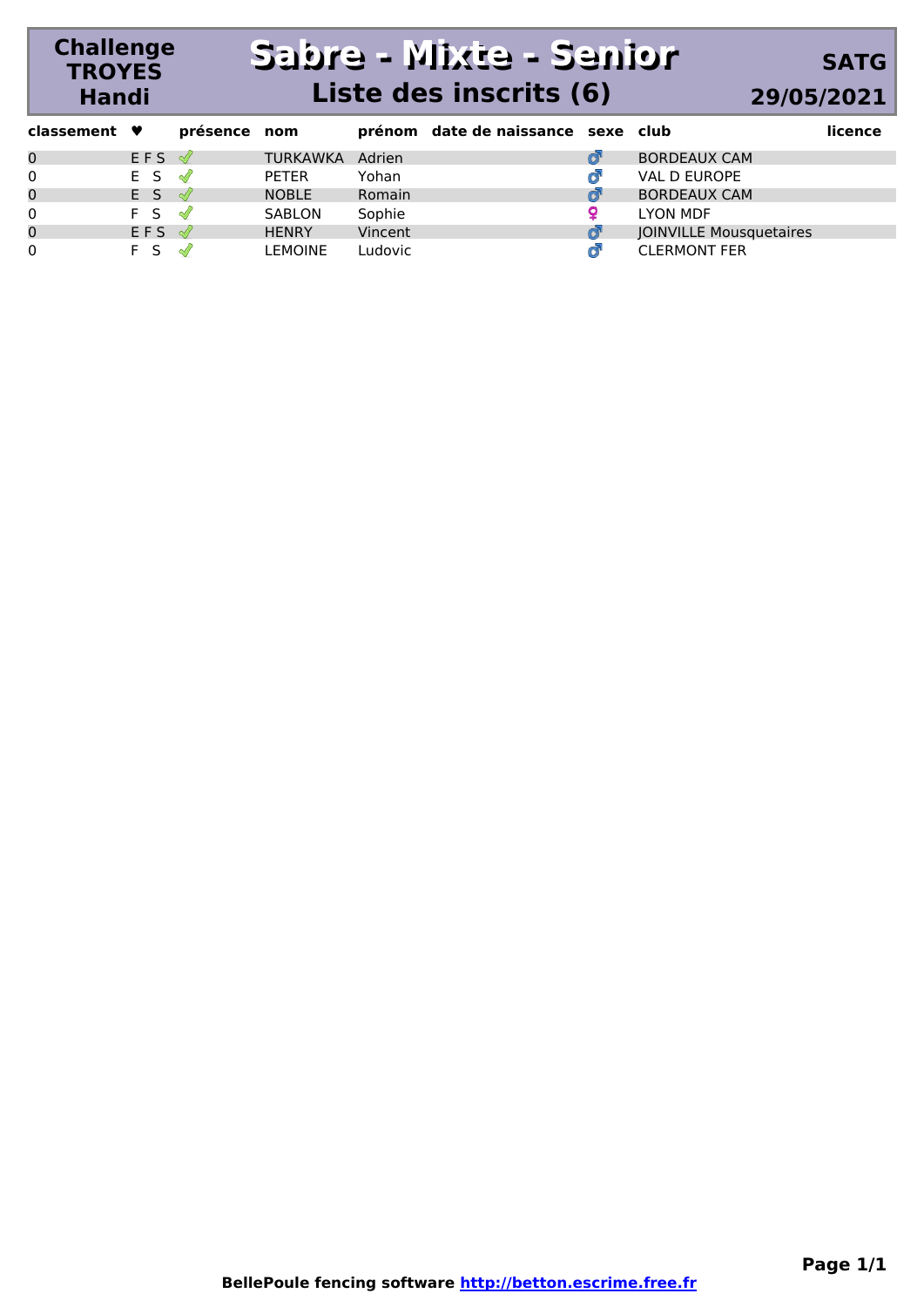## **Composition des poules Tour n° 1**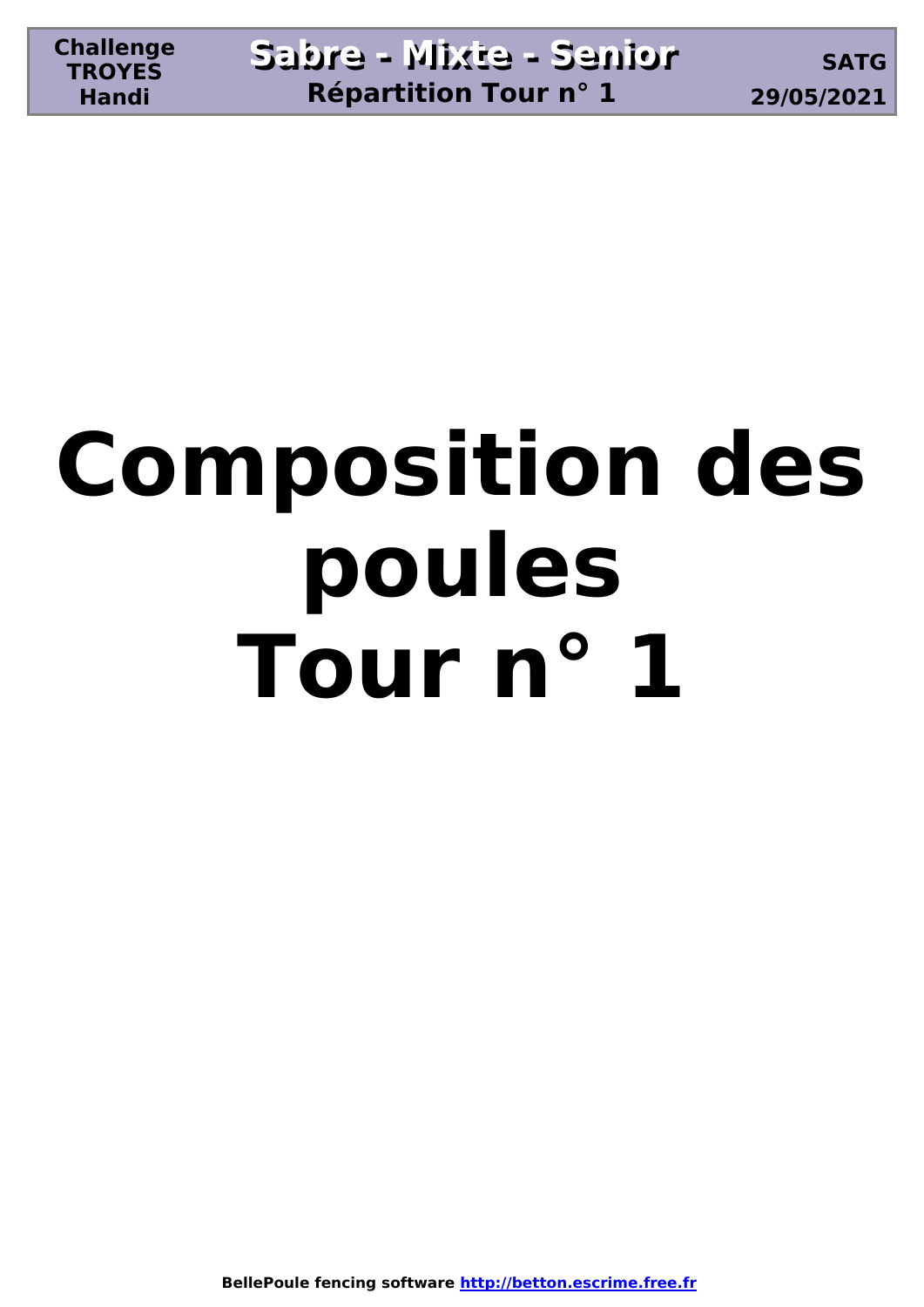#### **Poule n° 01**

**Challenge TROYES Handi**

|                  | 1 TURKAWKA Adrien BORDEAUX CAM  |
|------------------|---------------------------------|
| 2 PETER          | Yohan VAL D EUROPE              |
| 3 NOBLE          | Romain BORDEAUX CAM             |
| <b>4 SABLON</b>  | Sophie LYON MDF                 |
| 5 HENRY          | Vincent JOINVILLE Mousquetaires |
| <b>6 LEMOINE</b> | <b>Ludovic CLERMONT FER</b>     |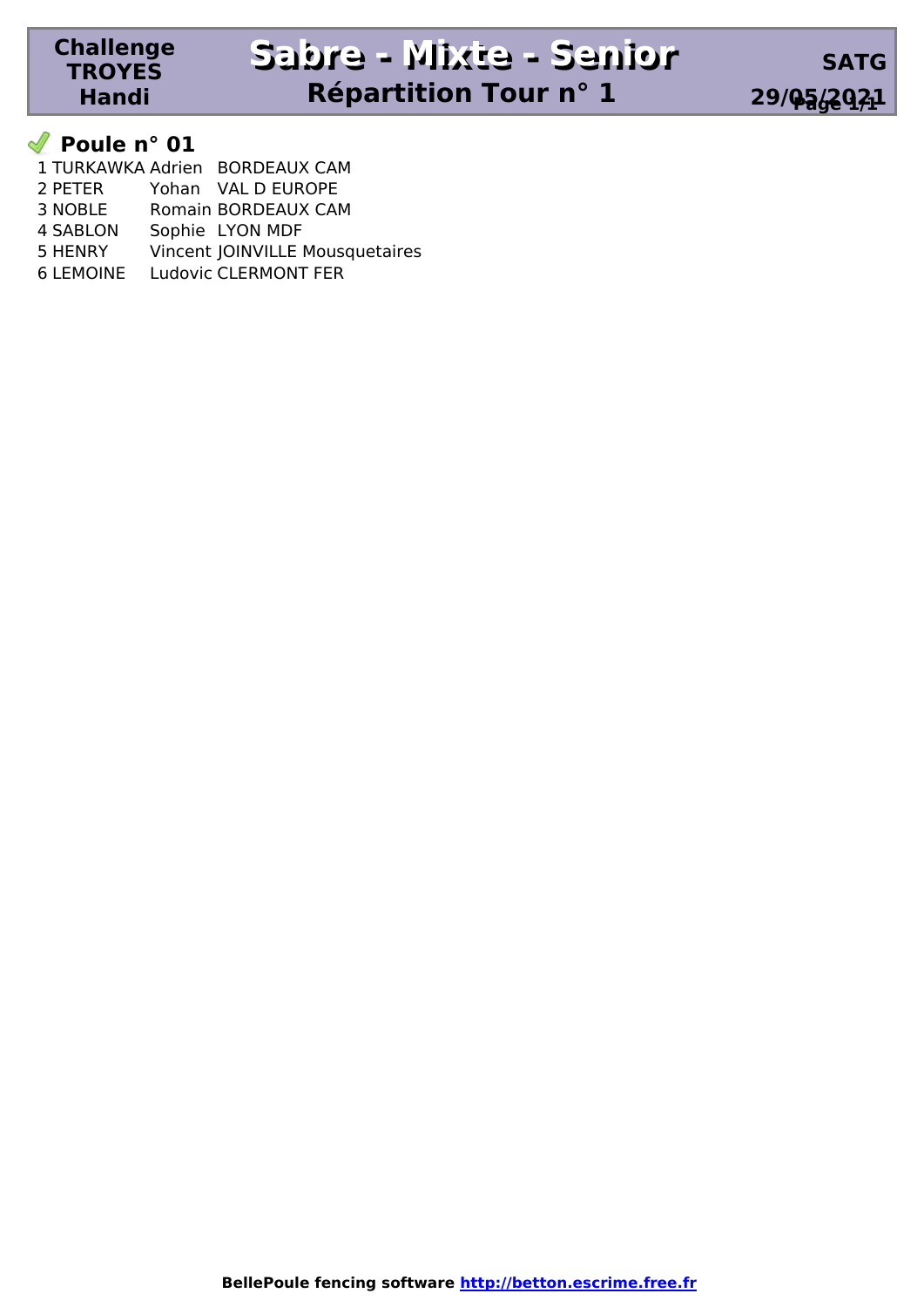## **Poules Tour n° 1**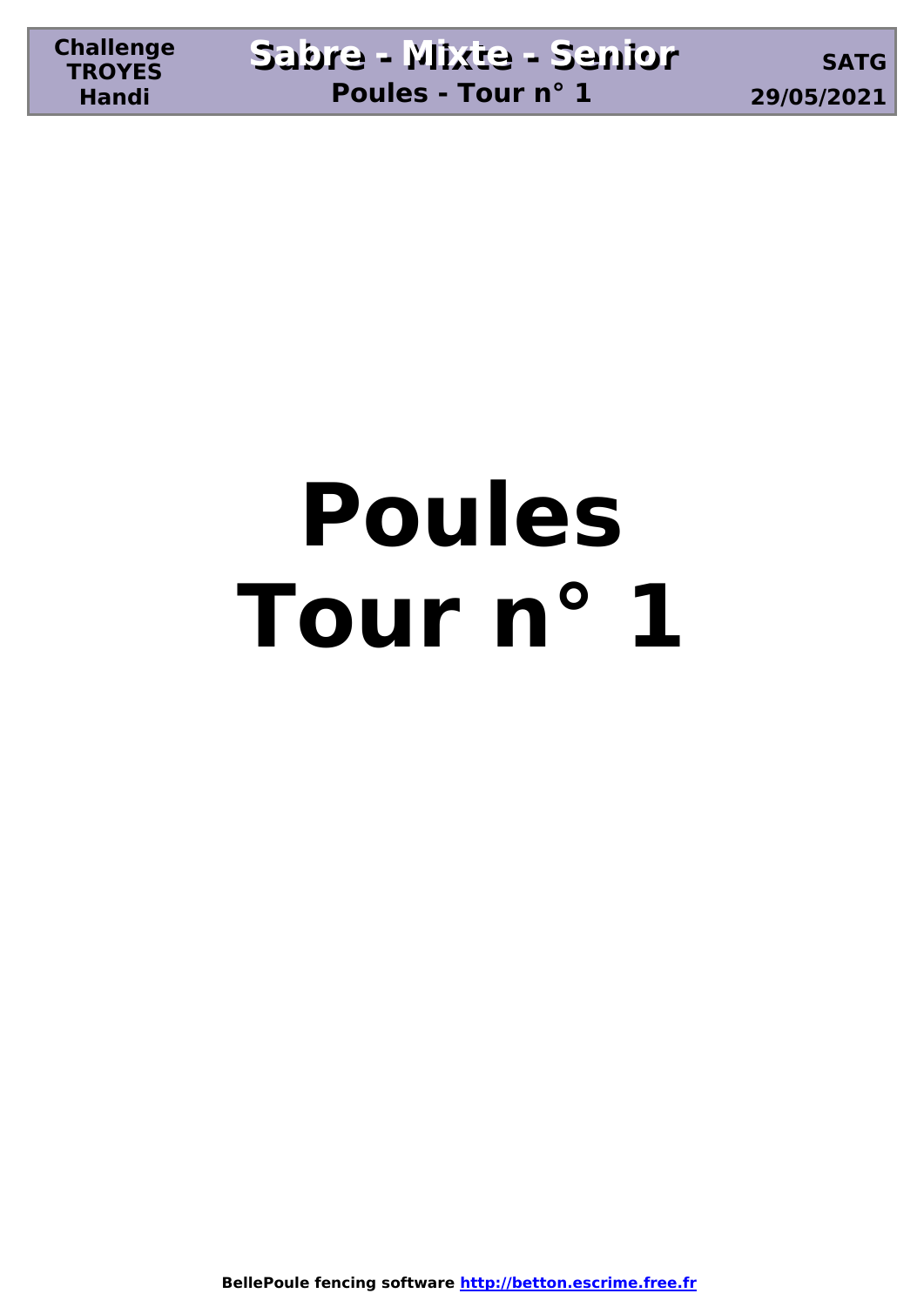| <b>Challenge</b><br><b>TROYES</b><br><b>Handi</b> |                |                | Poules - Tour n° 1 |                |                         |                         | Sabre - Mixte - Senior            | <b>SATG</b><br>29/05/2021               |
|---------------------------------------------------|----------------|----------------|--------------------|----------------|-------------------------|-------------------------|-----------------------------------|-----------------------------------------|
| Poule $n^{\circ}$ 01<br>口翁回                       | <b>Arbitre</b> |                |                    |                | <b>Piste</b>            |                         |                                   |                                         |
|                                                   | $\mathbf{1}$   | $\overline{2}$ | 3                  | $\overline{4}$ | 5                       | 6                       | Victories inhatchs lees ves place |                                         |
| <b>LEMOINE</b> Ludovic 1                          |                | $\mathbf v$    | $\mathbf v$        | $\mathbf 0$    | $\mathbf V$             | $\overline{\mathbf{V}}$ | 4 0,800 20                        | $8 + 12$<br>$\overline{2}$              |
| <b>HENRY</b> Vincent 2                            | $\mathbf 0$    |                | $\mathbf v$        | $\mathbf{1}$   | $\mathbf V$             | $\overline{\mathbf{A}}$ | 0,400 15<br>19<br>2               | 3<br>$-4$                               |
| <b>SABLON</b> Sophie 3                            | $\mathbf{1}$   | $\overline{2}$ |                    | 1              | $\overline{\mathbf{3}}$ | $\overline{\mathbf{4}}$ | $0,000$ 11<br>$\Omega$            | $25 - 14$<br>6                          |
| <b>NOBLE</b> Romain 4                             | $\mathbf v$    | $\mathbf V$    | $\mathbf v$        |                | $\mathbf V$             | $\overline{\mathsf{v}}$ | 1,000 25<br>5                     | 3 <sup>7</sup><br>$+22$<br>$\mathbf{1}$ |
| <b>PETER</b> Yohan 5                              | 1              | $\overline{2}$ | $\mathbf v$        | $\mathbf 0$    |                         | $\overline{\mathbf{V}}$ | 0,400 13<br>21<br>2               | 5<br>-8                                 |
| <b>TURKAWKA Adrien 6</b>                          | 1              | V              | V                  | 1              | 3                       |                         | 0,400 15<br>2                     | 23<br>-8<br>$\overline{4}$              |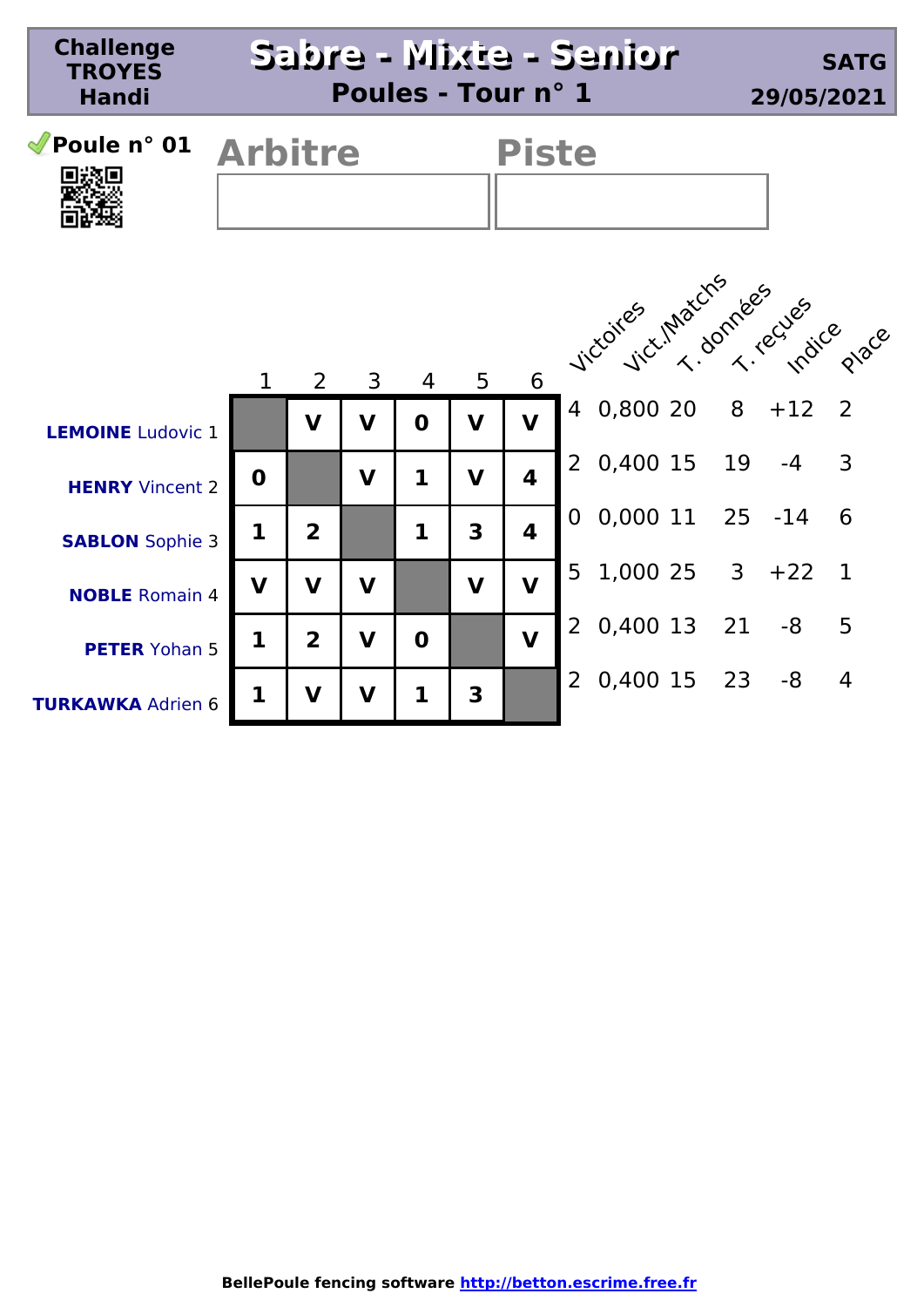### **Poules Tour n° 1 Classement**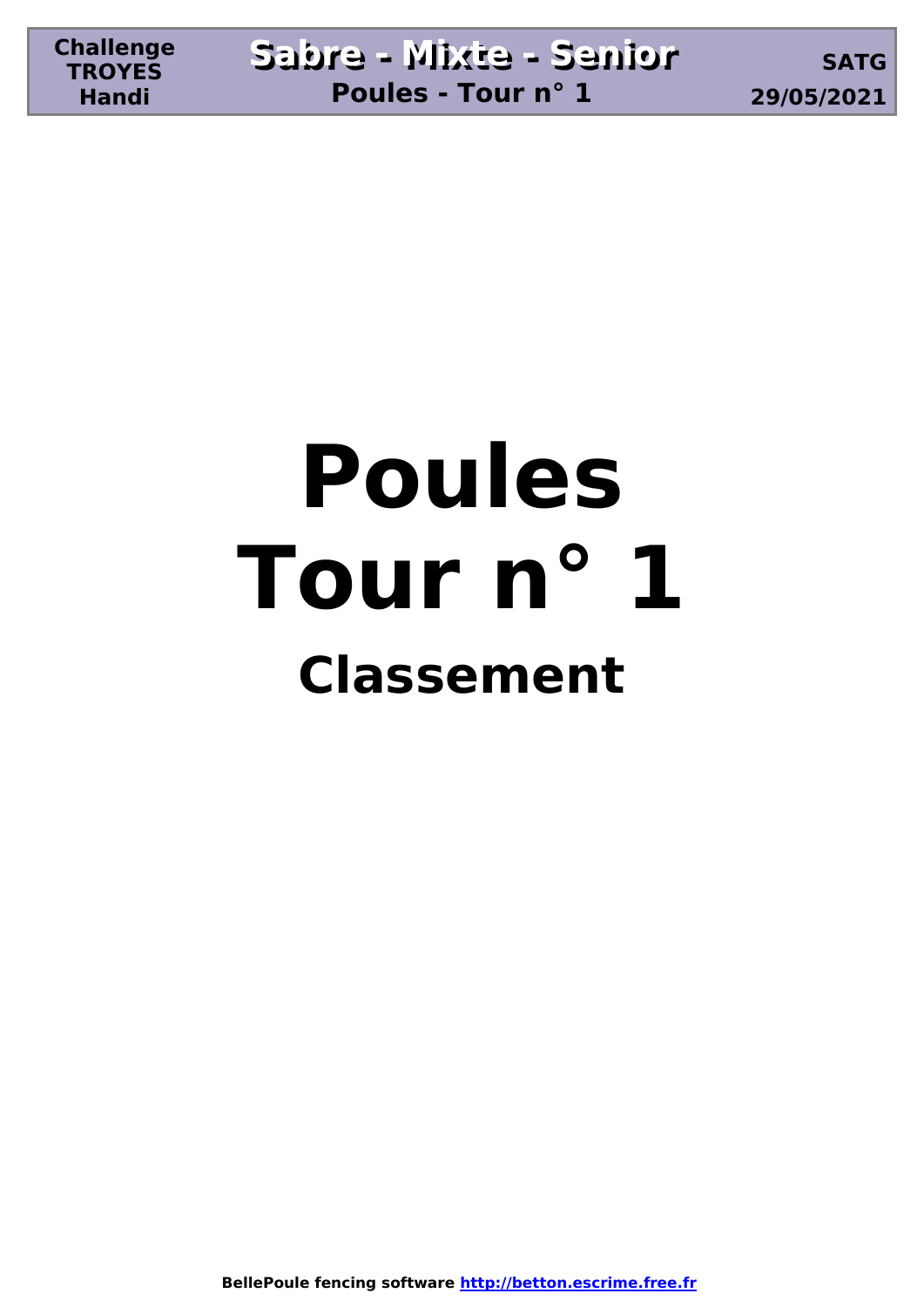#### **Challenge TROYES Handi Sabre - Mixte - Senior Sabre - Mixte - Senior Poules - Tour n° 1 SATG 29/05/2021**

| place nom |                | prénom club |                           | poule n° Vict./Matchs (‰) indice Touches données |      |     |
|-----------|----------------|-------------|---------------------------|--------------------------------------------------|------|-----|
| 1         | <b>NOBLE</b>   | Romain      | <b>BORDEAUX CAM</b>       | 1000                                             | 22   | -25 |
| 2         | <b>LEMOINE</b> | Ludovic     | <b>CLERMONT FER</b>       | 800                                              |      | 20  |
| 3         | <b>HENRY</b>   | Vincent     | JOINVILLE Mousquetaires 1 | 400                                              | $-4$ | 15  |
| 4         | TURKAWKA       | Adrien      | <b>BORDEAUX CAM</b>       | 400                                              | -8   | 15  |
| 5         | <b>PETER</b>   | Yohan       | VAL D EUROPE              | 400                                              | -8   | 13  |
| 6         | SABLON         | Sophie      | LYON MDF                  |                                                  | -14  | 11  |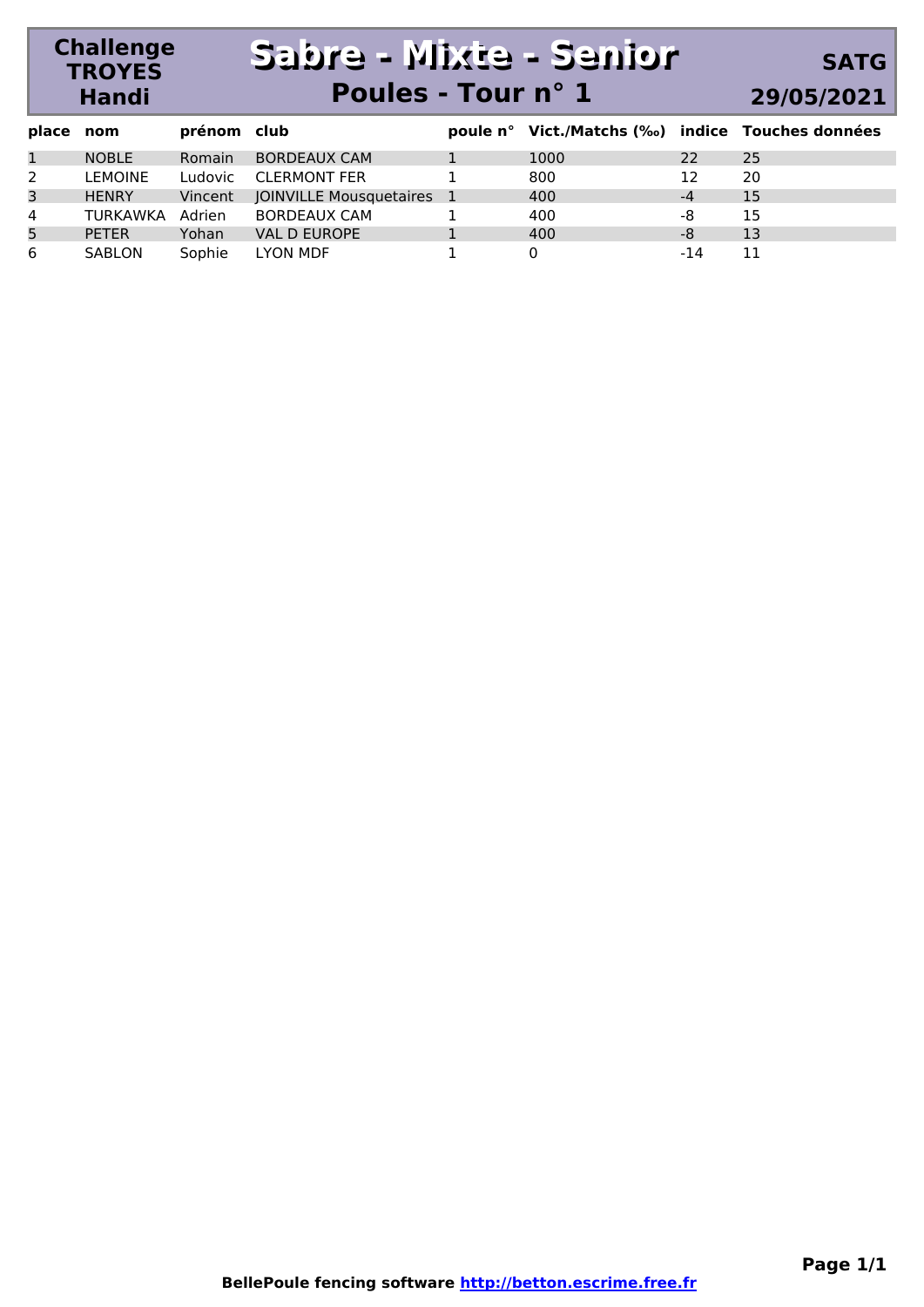### **Tableau Tableau de 8 ... Finale**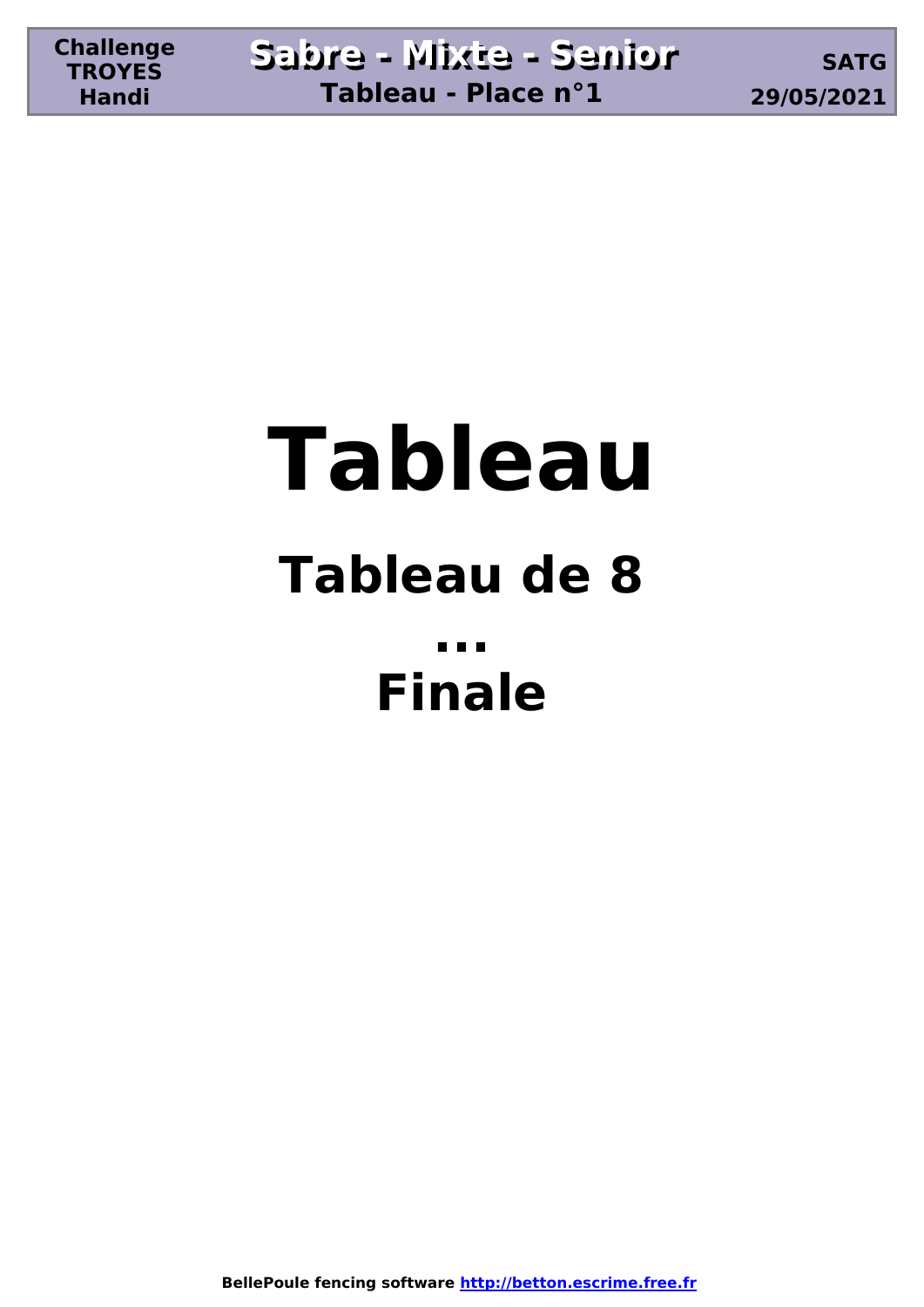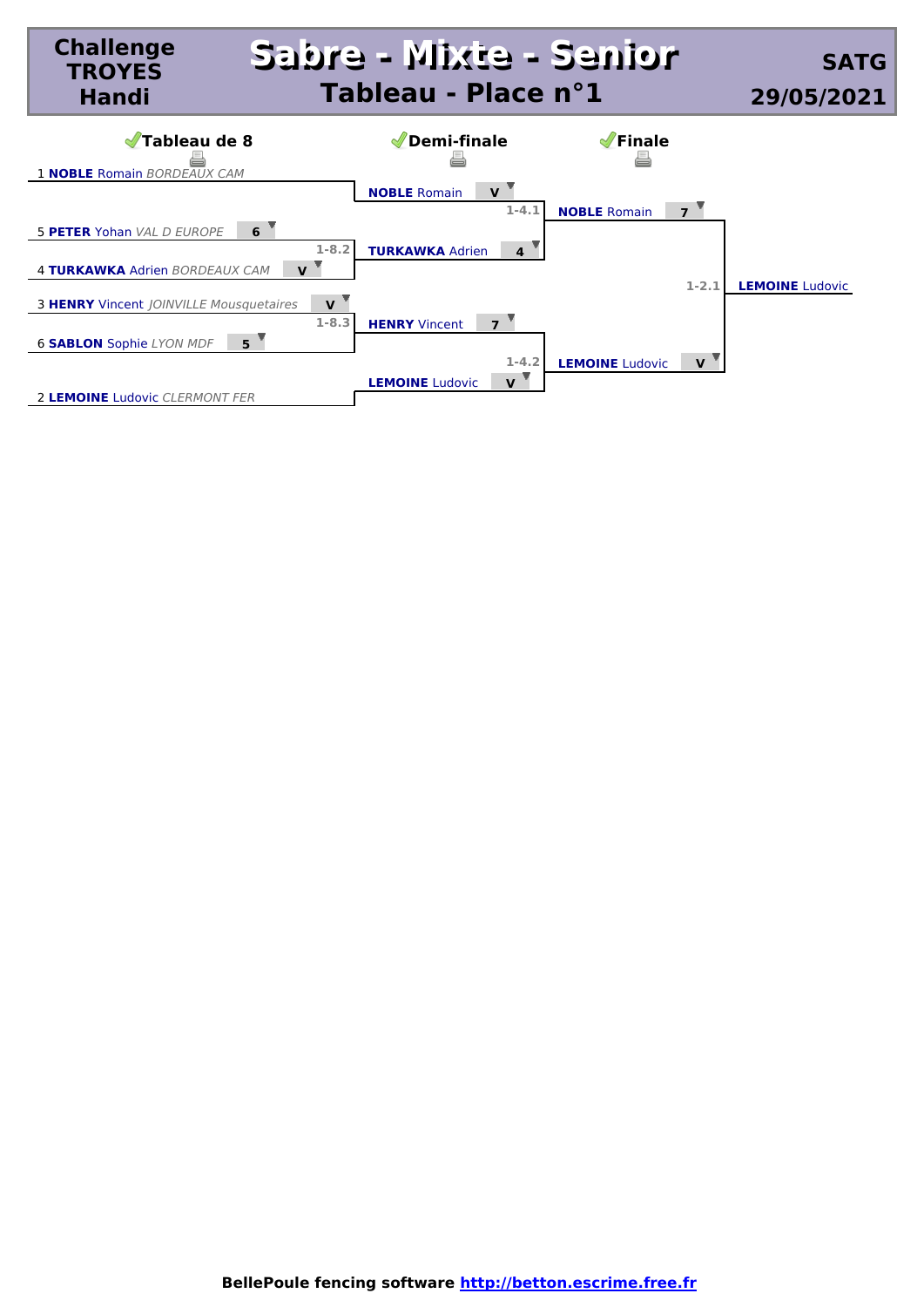# **Tableau**

### **Classement**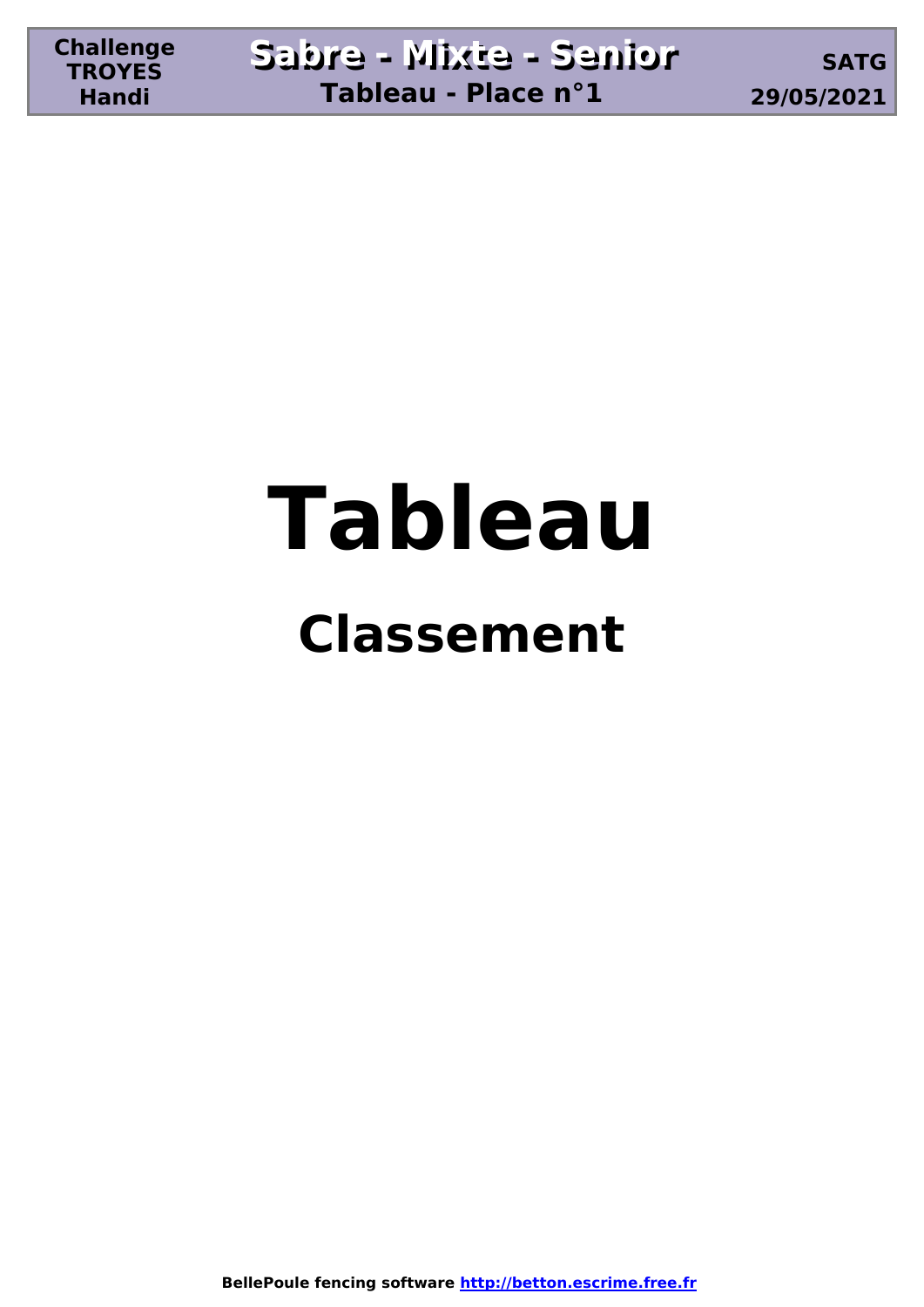#### **Challenge TROYES Sabre - Mixte - Senior Sabre - Mixte - Senior Tableau - Place n°1 29/05/2021**

| place nom      |                 | prénom club |                                |
|----------------|-----------------|-------------|--------------------------------|
| 1              | <b>LEMOINE</b>  | Ludovic     | <b>CLERMONT FER</b>            |
| $\mathcal{L}$  | <b>NOBLE</b>    | Romain      | <b>BORDEAUX CAM</b>            |
| $\overline{3}$ | <b>HENRY</b>    | Vincent     | <b>JOINVILLE Mousquetaires</b> |
| 3              | <b>TURKAWKA</b> | Adrien      | <b>BORDEAUX CAM</b>            |
| 5              | <b>PETER</b>    | Yohan       | <b>VAL D EUROPE</b>            |
| 6              | <b>SABLON</b>   | Sophie      | <b>LYON MDF</b>                |

**Handi**

**SATG**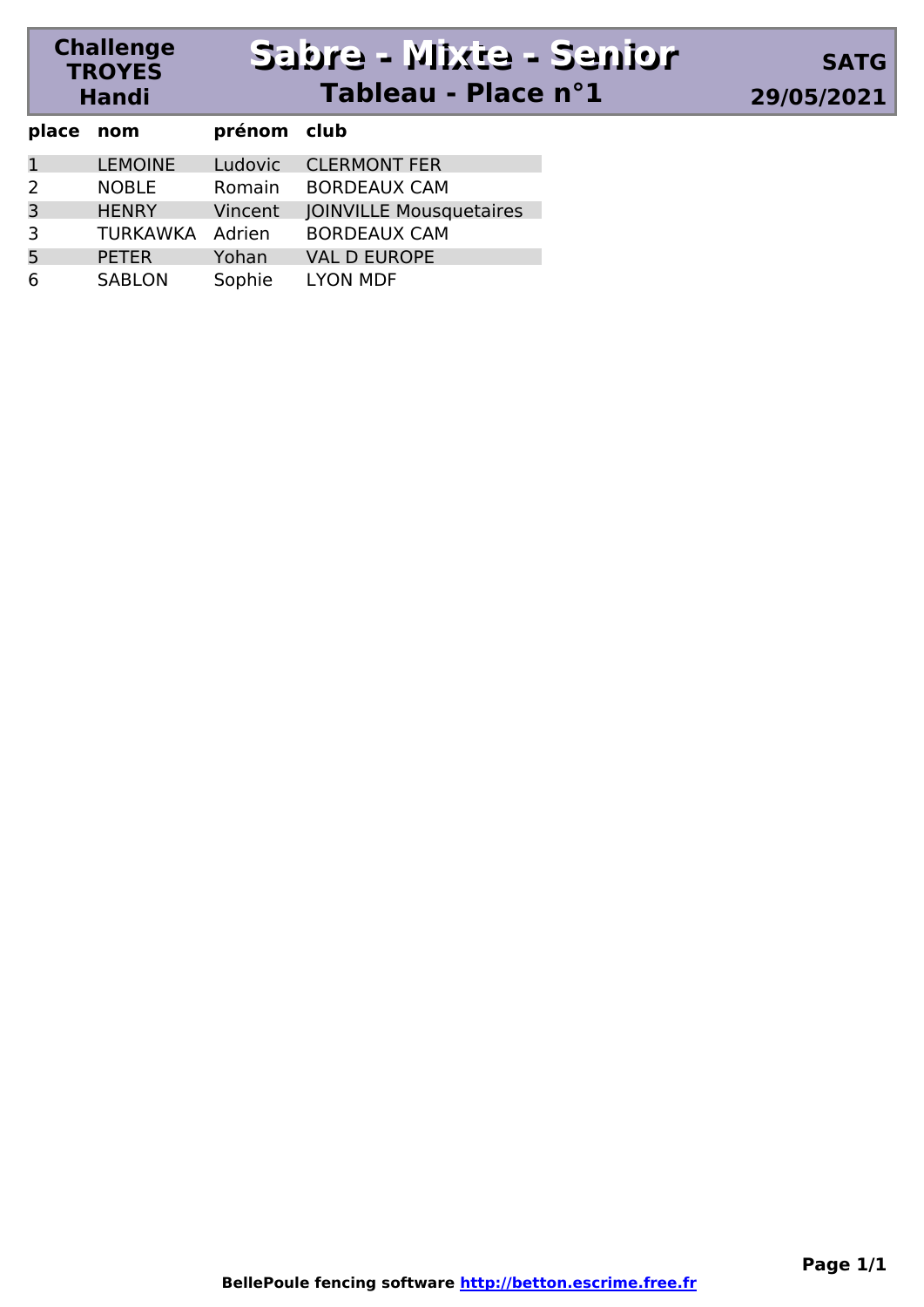## **Classement général**